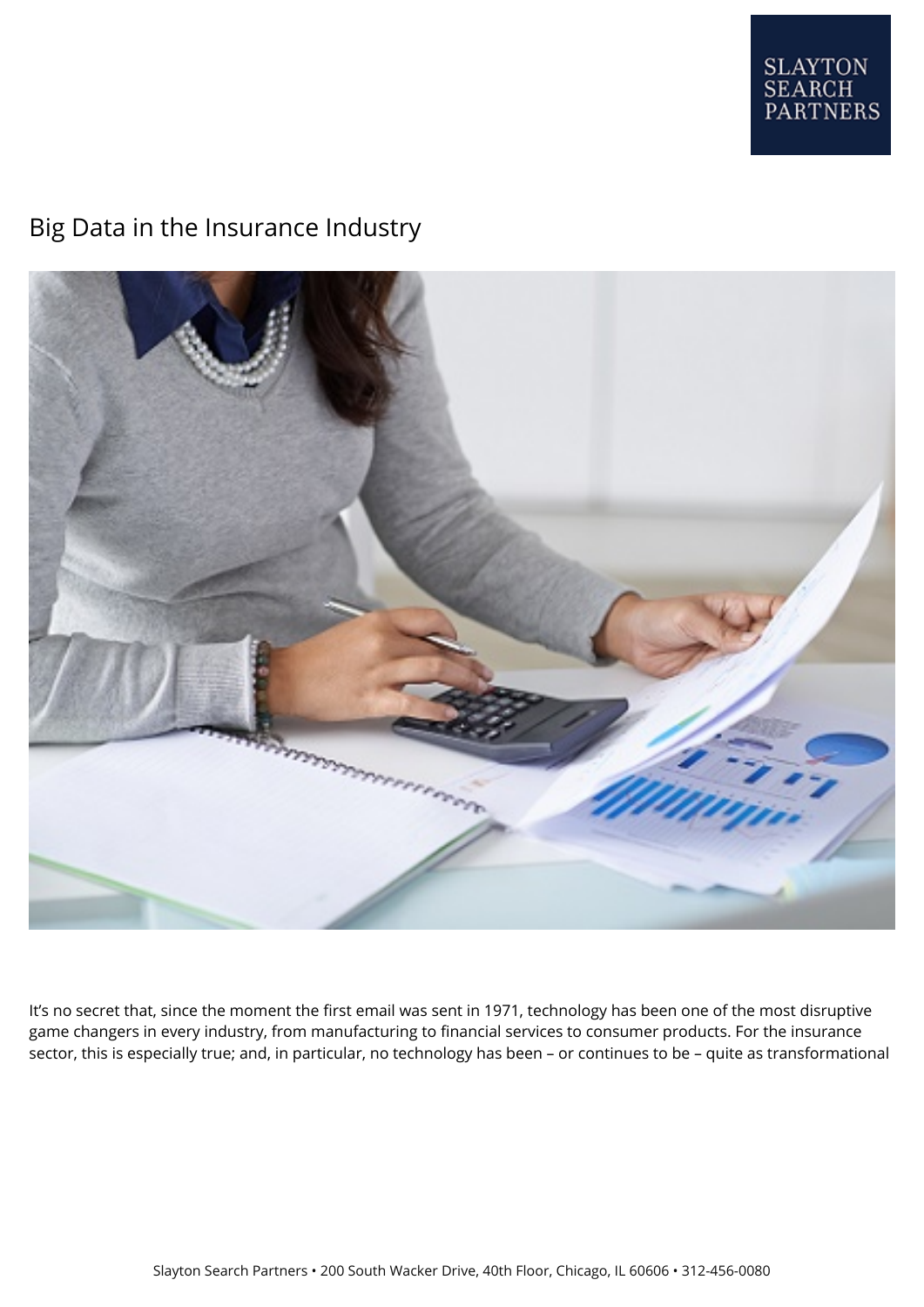as big data.

Insurers, by nature, have always been heavily dependent on data and analytics, using deep actuarial science to analyze historical data in order to assess risk and predict losses. It's a science that directs a company's mix of service offerings and pricing models, not to mention other business decisions such as market expansion and recruitment strategy.

But big data pushes the boundaries of traditional actuarial science. It overhauls what has historically been paper-based, internal and departmentally-siloed information and takes it to an unprecedented level, building superior insight and changing the way insurers do business.

The area of specialization seems irrelevant; from property and casualty to life and health insurance, every insurance company is facing an explosion of data that promises to transform their business. In response, we look at the facts and opportunities of this trend, in addition to exploring the challenges businesses now face within the C-suite, coordinating executive leadership that can strategize and manage big data at an enterprise level.

### The Facts

The extent to which the insurance industry has relied upon paper records and manual documentation has made it all the more difficult to adapt to digitalization. Correlating policy details, claims management and billing information with mountains of paperwork, including underwriter evaluations, adjuster notes, legal documents, medical records and more has all been an extensively manual process.

Unifying this multi-platform data, and, thus, extracting any meaningful analysis of that information, has been near impossible. Termed *unstructured data*, it traditionally has taken enormous effort to distill any significant insight from it all. That is until now, with the migration to a cohesive digital platform as well as the power to integrate third party data points, such as credit scores, government demographics, social media, and shared consumer information.

Technologies such as NoSQL and Hadoop provide an efficient, scalable framework in which data is effortlessly integrated and facilitates highly advanced query capabilities. With the addition of text mining, sentiment analytics, predictive analytics and more, a company's data has much greater potential, enabling more informed decision-making and strategic planning.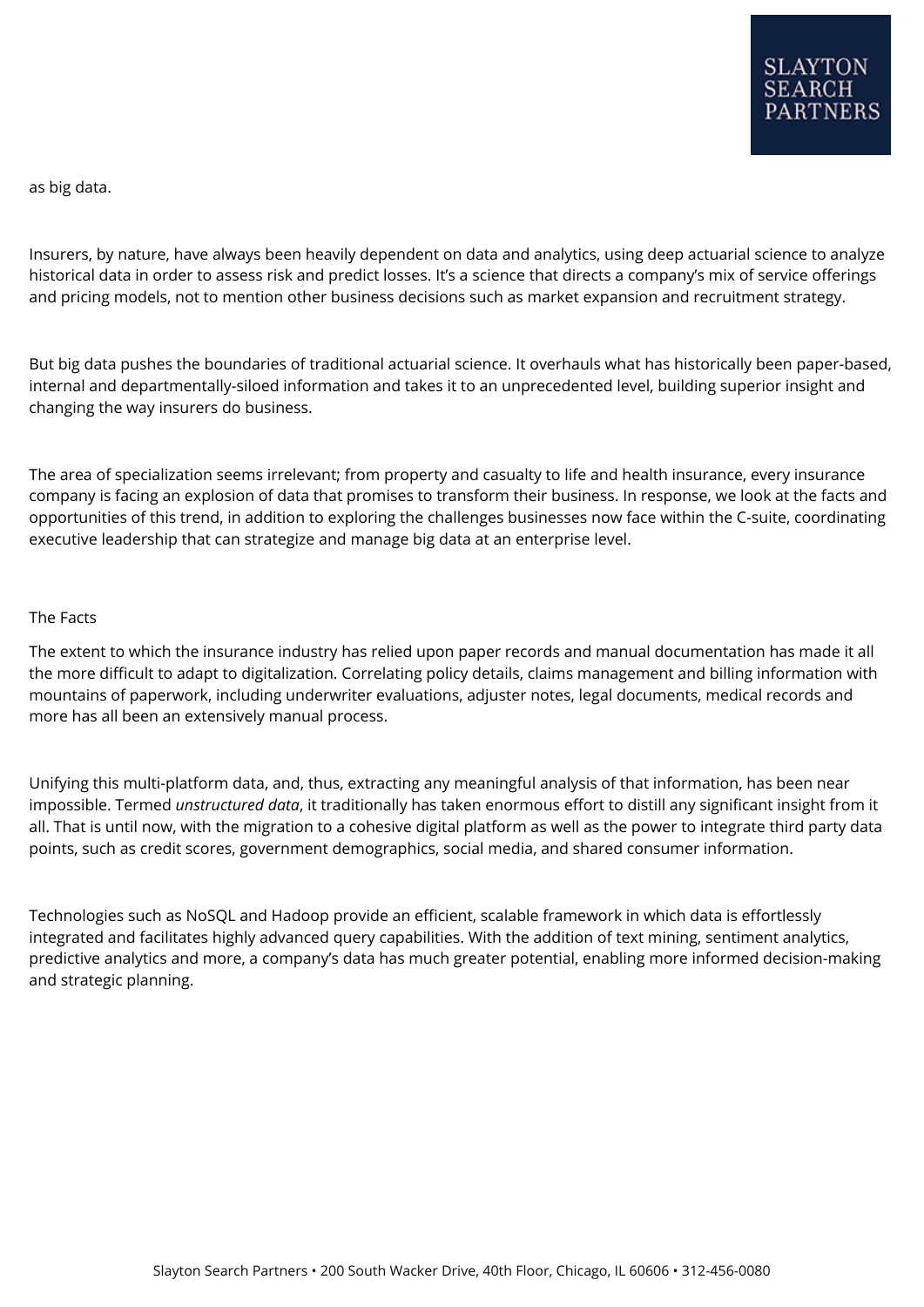## The Opportunities

So what does that potential look like? First and foremost, the simple act of streamlining and aggregating the proliferation of data (across several platforms and entities) that insurers depend on is a massive feat. It captures invaluable efficiencies while simultaneously mitigating the risk of human error. This means that organizations achieve greater time- and cost-efficiencies, reducing any extraneous need for of data entry and administration and enabling them to redistribute their manpower to where they need it most.

Another substantial benefit of big data in the insurance industry is the advanced level of accuracy. It enables more precise profiling and predictive modeling that together create greater opportunity for cross referencing, and, consequentially, more sophisticated fraud detection (and even prevention) throughout the entire claim cycle.

The realm of big data is also opening up a world of opportunity when it comes to service offerings. With an evolving world comes emerging risk – think cybersecurity, for example – which is often goes un- or underinsured until the risk is acknowledged on a grander scale. But with access to advanced analytics, these trends can be recognized and addressed much more quickly with more progressive service offerings.

Finally, there is the understanding that as consumer privacy gradually erodes, customer empowerment increases correspondingly. Insurers are able to gather more insight on a consumer's lifestyle in correlation with their risk than ever before. But this also means that those customers can expect customized coverage, real-time access to their policies, and a greater array of service options. It's a delicate balance that must emphasize customer experience as well as lingering privacy concerns.

# The Leadership

The greatest challenge of the expansion of big data and analytics is establishing leadership roles that can manage it all on an enterprise level. A recent Capgemini survey reports that a massive [51% of respondents believe the lack of talent](https://www.capgemini.com/thought-leadership/big-fast-data-the-rise-of-insight-driven-business) [is the biggest obstacle](https://www.capgemini.com/thought-leadership/big-fast-data-the-rise-of-insight-driven-business) in making big data-driven business decisions.

Furthermore, insights from McKinsey & Company suggest that many [initial implementations of big data analytics](http://www.mckinsey.com/industries/financial-services/our-insights/unleashing-the-value-of-advanced-analytics-in-insurance) have been managed purely from an IT perspective. For many companies, it is becoming clearer that this strategy is inadvertently myopic. To genuinely harness the power of big data, it needs to be understood and executed at an enterprise level, supported by scalable strategy and led by visionary executive talent.